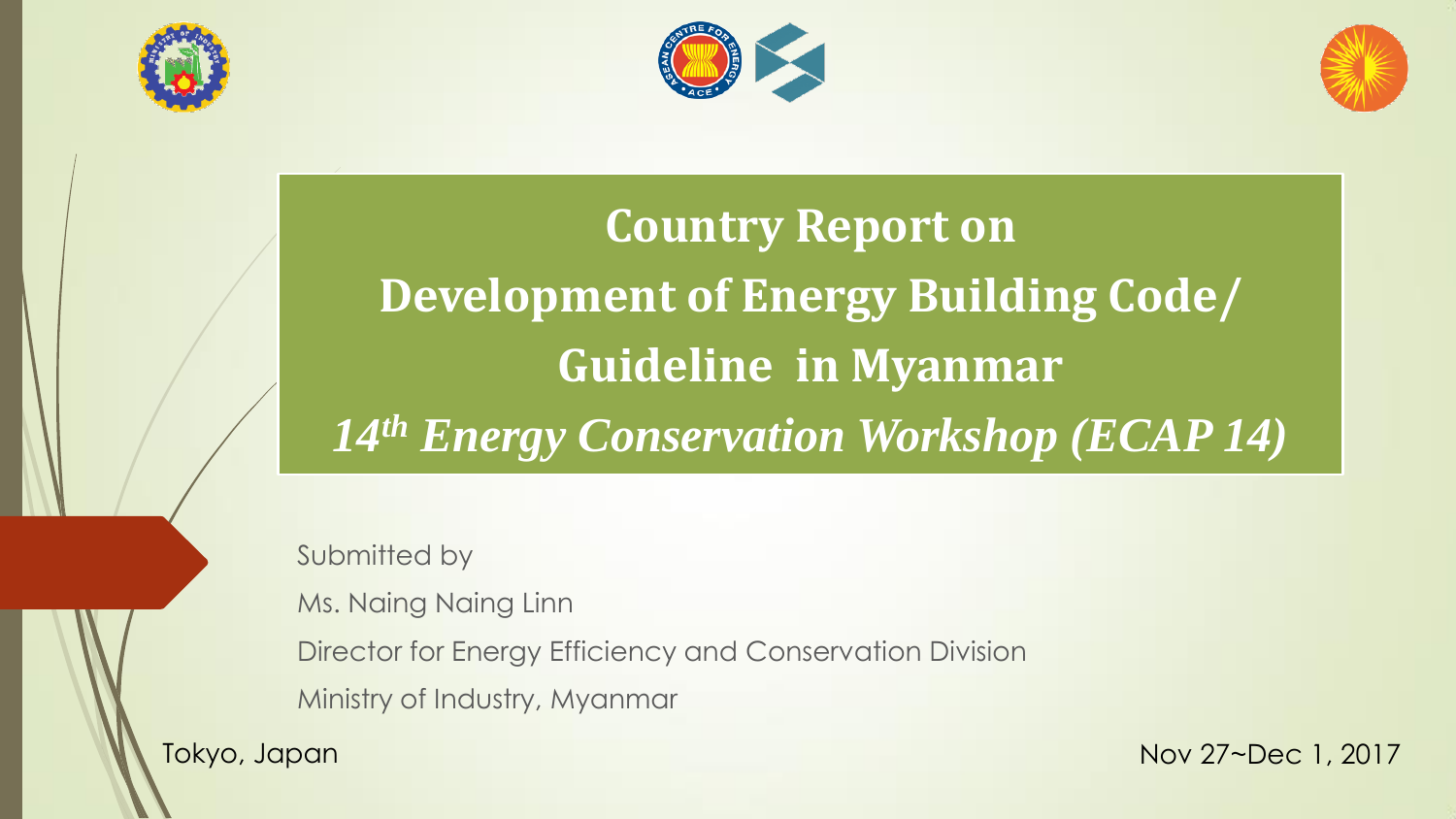

## **Contents**

- Energy Consumption by Building Sector in Myanmar
- ▶ Energy Saving Potentials in Building Sector
- ▶ Energy Efficiency Policy
- Myanmar National Building Code (Draft, 2016)
- ▶ Criteria for BEC/ GBC
- ▶ Energy Efficiency Regulation for buildings
- **≻ Challenges**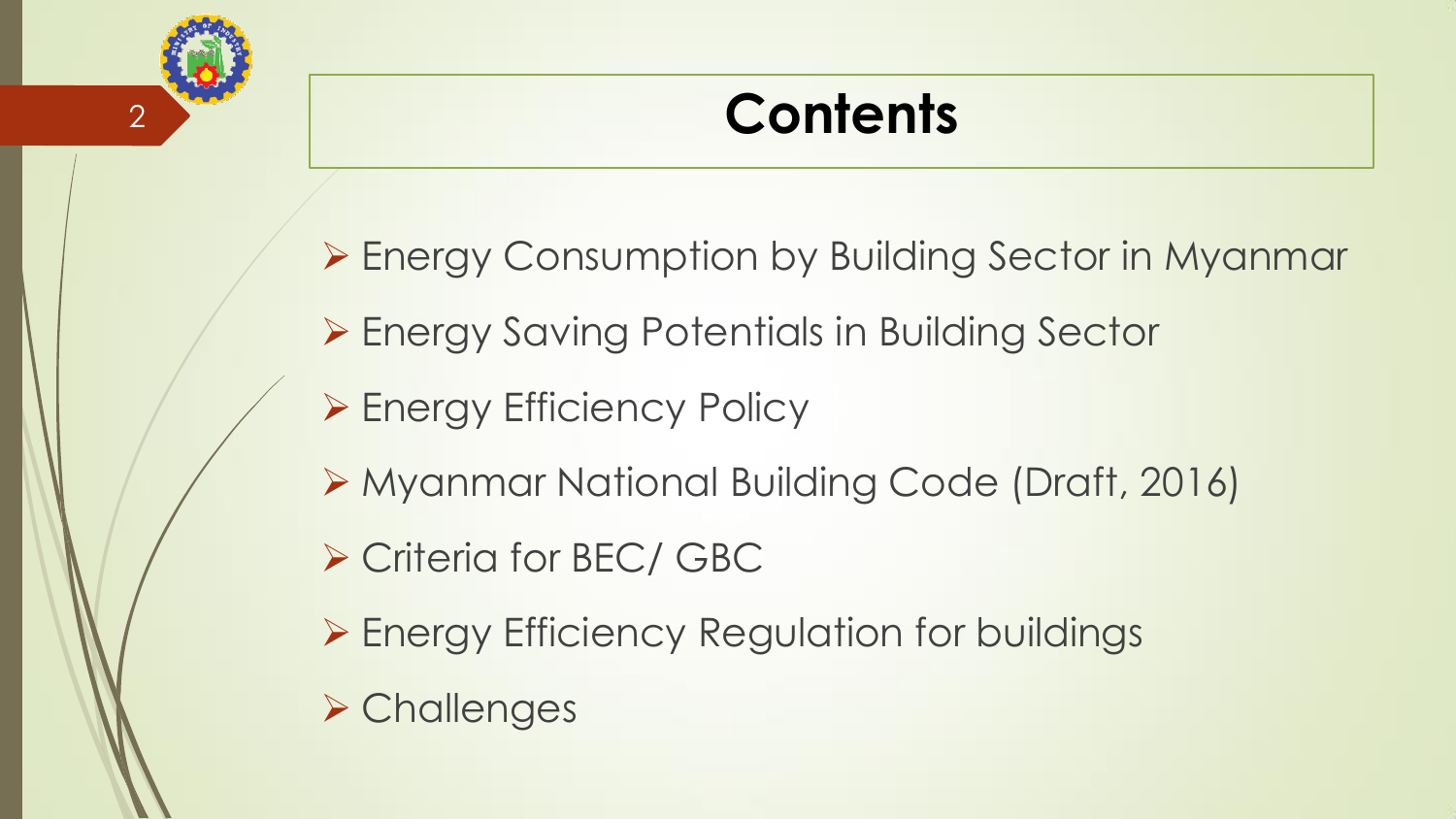## **Energy Consumption by Building Sector in Myanmar**

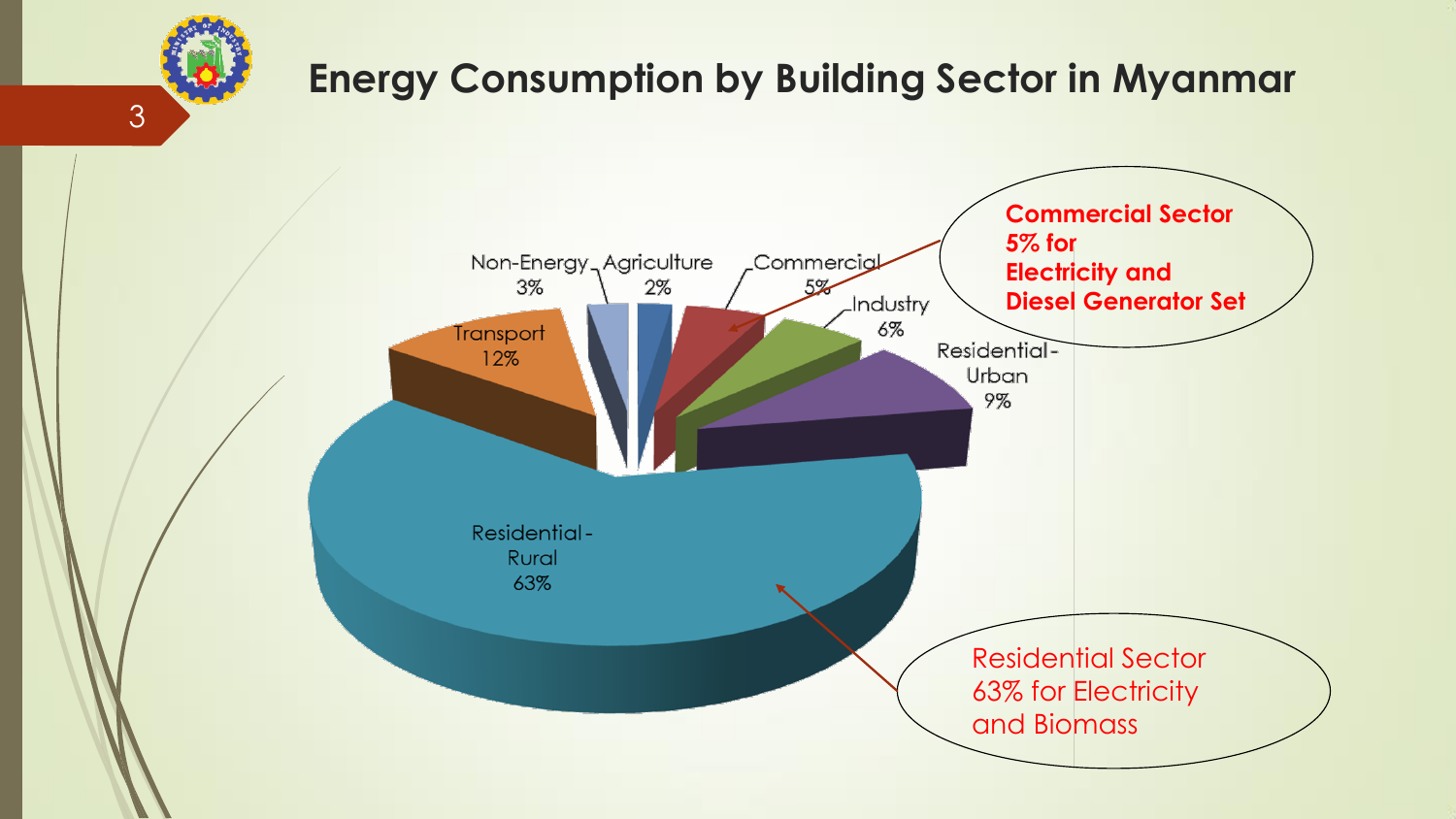

4

|  | <b>Sector</b>        | <b>Sub-Sector</b>                                                      | <b>Saving Potential</b><br>( %)<br><b>Average</b> | <b>EE Technologies Proposed</b>                                         |
|--|----------------------|------------------------------------------------------------------------|---------------------------------------------------|-------------------------------------------------------------------------|
|  | <b>Commercial</b>    | <b>Office Buildings</b>                                                | 25                                                | HE Lighting, ACs, Office Equipment through MEPS                         |
|  |                      | <b>Restaurants</b>                                                     | 25.                                               | HE Lighting, ACs, LPG cooking, Solar water heating                      |
|  |                      | Hotels                                                                 | 30                                                | HE Lighting, ACs, LPG cooking, solar water heating                      |
|  |                      | <b>Commercial</b><br>Sector:<br>Average<br><b>Saving Potential (%)</b> | 25%                                               |                                                                         |
|  | <b>Residential</b>   | <b>Urban Households</b>                                                | 30                                                | HE Lighting, refrigeration, MEPS for appliances, SHW, LPG<br>cooking    |
|  |                      | <b>Rural Households</b>                                                | 30 <sup>°</sup>                                   | HE Lighting, refrigeration, MEPS for appliances                         |
|  |                      | Sector:<br>Residential<br>Average<br><b>Saving Potential (%)</b>       | 30%                                               |                                                                         |
|  | <b>Public Sector</b> | <b>Public Buildings</b>                                                | 25                                                | HE Lighting, ACs, Office Equipment through MEPS                         |
|  |                      | <b>Hospitals</b>                                                       | 30                                                | HE Lighting, ACs, LPG cooking, SWH, cogeneration                        |
|  |                      | <b>Schools</b>                                                         | 25                                                | HE Lighting, ACs, Office Equipment through MEPS, Boilers,<br><b>SWH</b> |
|  |                      | <b>Public Lighting</b>                                                 | 50 <sup>°</sup>                                   | LED, HPS street lighting                                                |
|  |                      | Public Sector:<br>Average Saving<br>Potential (%)                      | 25%                                               |                                                                         |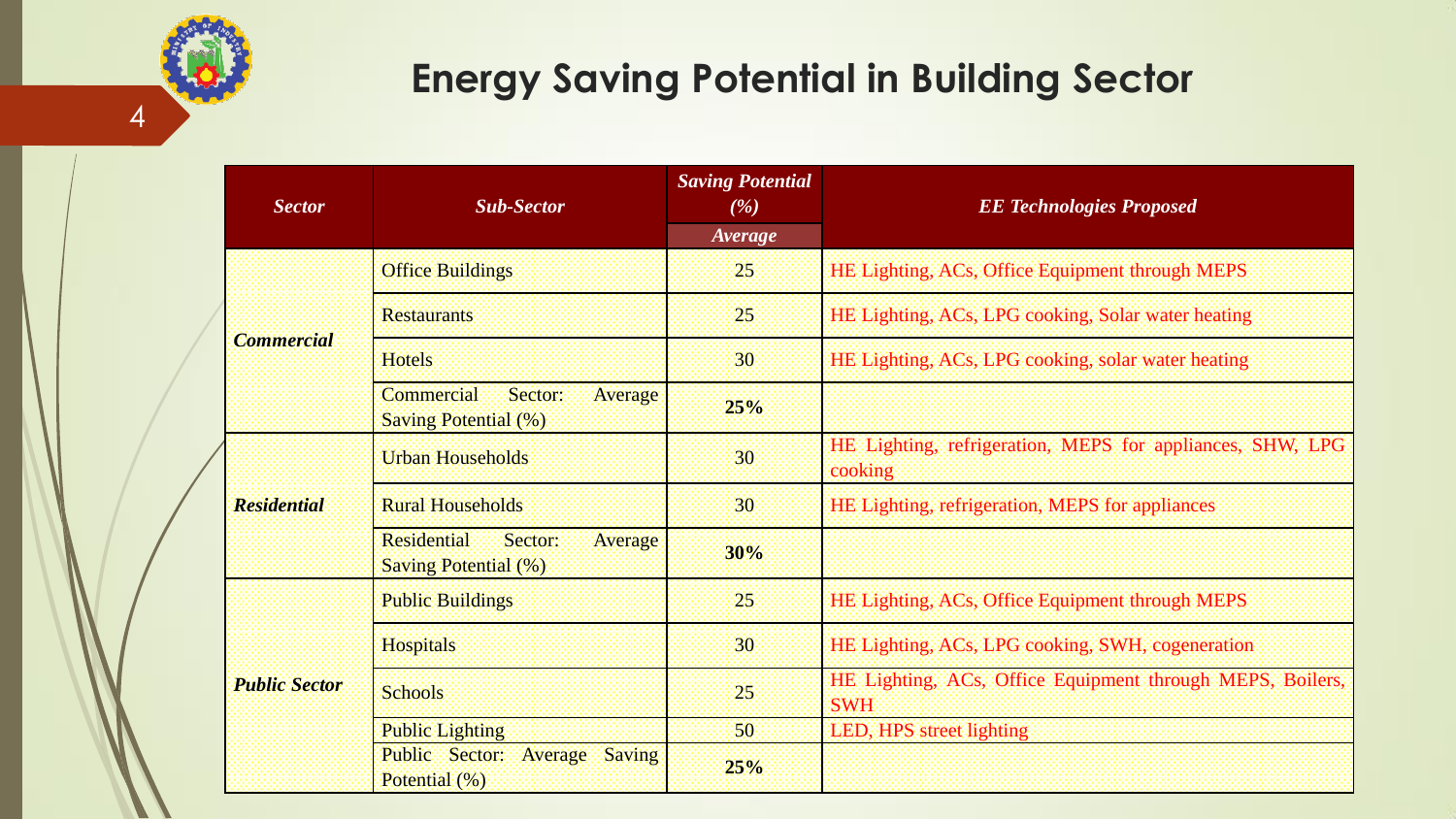## **Scope of Energy Efficiency Policy (Strategy)**

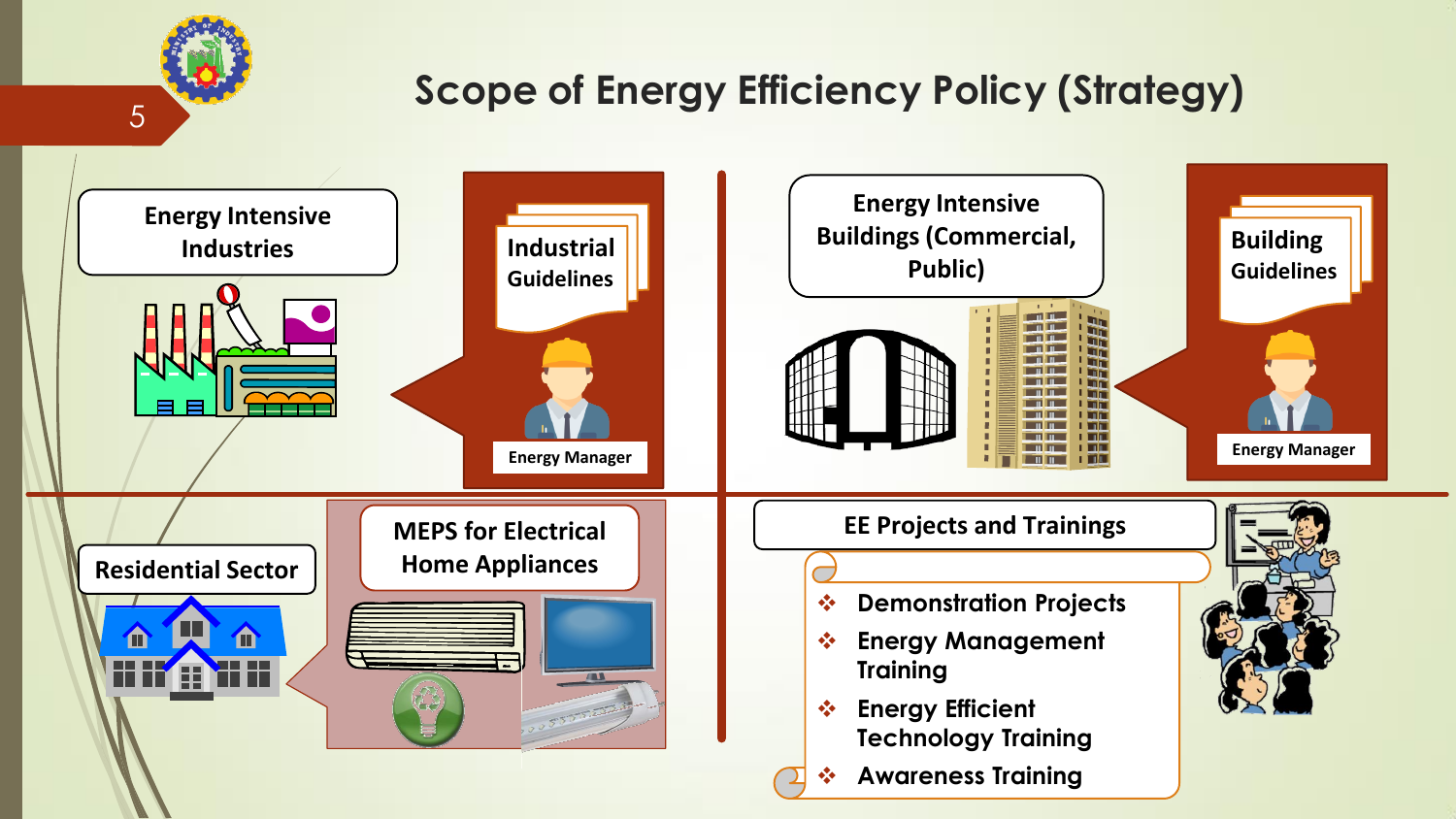

### **Myanmar National Building Code (Draft, 2016)**

#### **Scope**

- The provisions of this code shall apply to the construction, alteration, movement, enlargement, replacement, repair, equipment, use and occupancy, location, maintenance, removal and demolition of every building or structure or any appurtenances connected or attached to such buildings or structures.
	- Seven Sections under the code are as follow:
		- 1. Planning, Environment, Administration and Legislation
		- 2. Architecture and Urban Design
		- 3. Structural Design
		- 4. Soil and Foundation
		- 5. Building Services
		- 6. Building Materials
		- 7. Construction Practices and Safety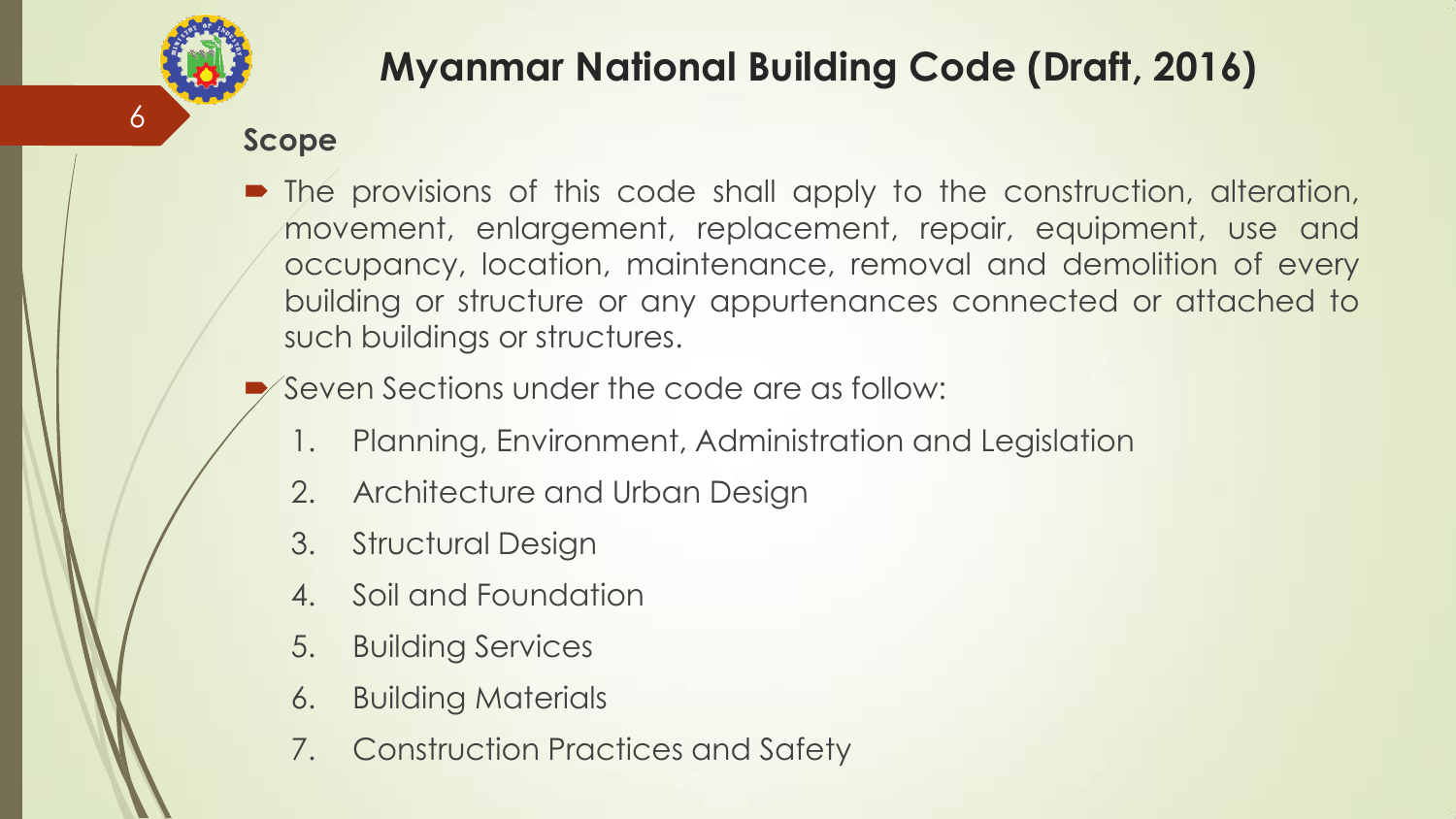### **Part 2: Architecture and Urban Design** 7 **2.12 Architecture for Energy Efficiency and Green**

**2.12.2. Criteria for green buildings in Myanmar**

|   | 1. Energy                                                                                                                                                                                                                                     | 2. Water                                                                                                                                     |
|---|-----------------------------------------------------------------------------------------------------------------------------------------------------------------------------------------------------------------------------------------------|----------------------------------------------------------------------------------------------------------------------------------------------|
|   | • Energy efficiency (design and practice)<br>• Low embodied energy (Life cycle of<br>materials)<br>• Provision of Natural lighting and<br>ventilation<br>• Conservation of materials and resources<br>• Utilizing renewable energy (optional) | • Safeguarding water and water<br>efficiency (design and practice)<br>• Rain water harvesting<br>• Managing waste water<br>• Water recycling |
| 3 | <b>Human Comfort and Health</b>                                                                                                                                                                                                               | <b>Environmental Impact</b>                                                                                                                  |
|   | • Thermal comfort<br>• Indoor air quality<br>• Adequate Lighting                                                                                                                                                                              | • Low carbon emission<br>• Maximize greenery<br>• Reduce pollution<br>• Reduce landfill waste                                                |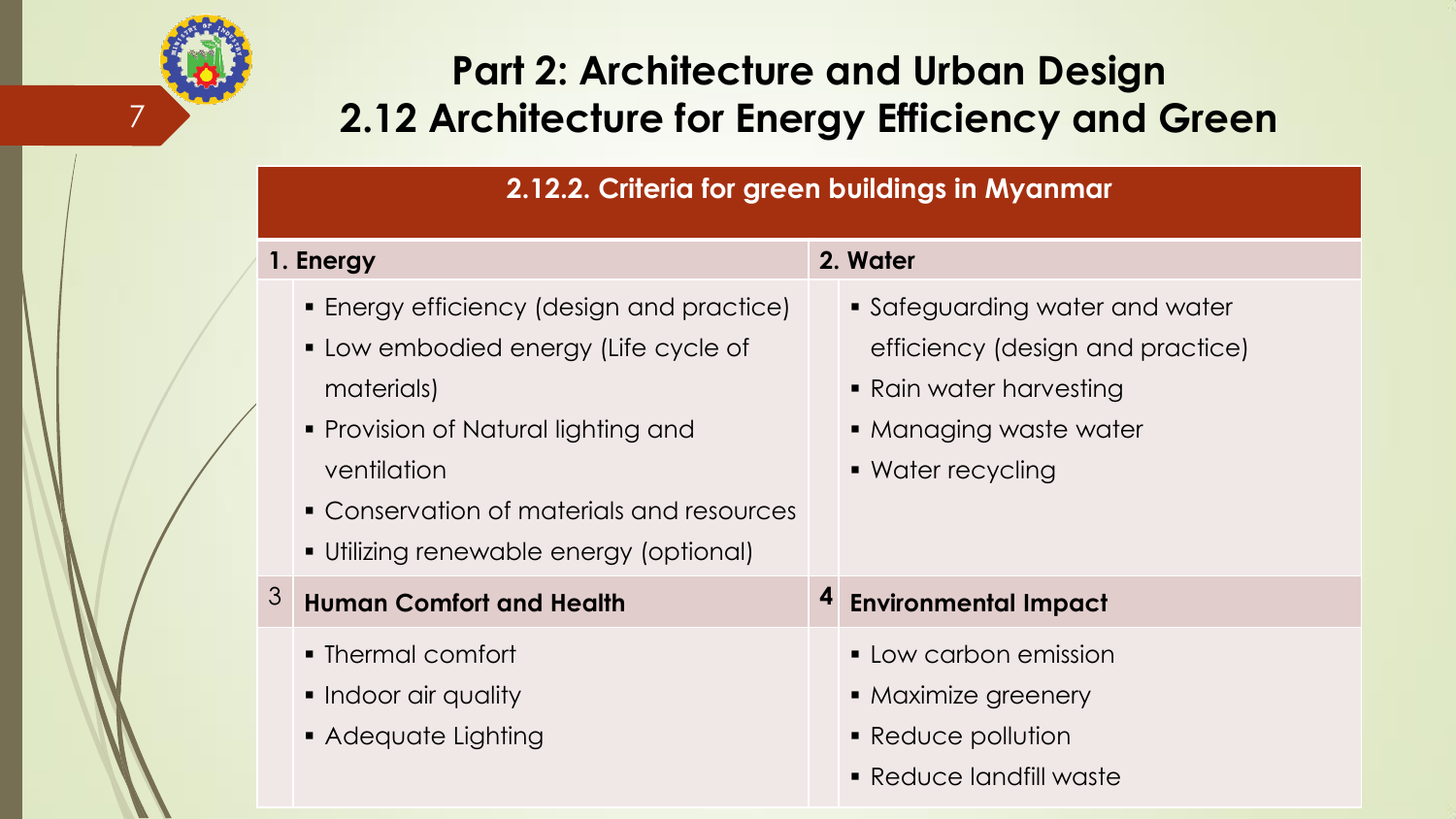#### **Scope of the regulation**

The provisions of this code shall apply to

8

- All new Commercial building works (except Religious, low cost public apartment projects, non-profitable social release and assisted public based building projects provided by Government or NGOs) which involve a gross floor area of 100,000 sqft or more,
- Additions or extensions to existing commercial buildings, which involve increasing the gross floor area of the existing buildings by 100,000 sqft or more,
- Commercial building works which involve major retrofitting to existing buildings with gross floor area of 100,000.sqft or more;
- Building works located in an area which is identified as an environmentally sensitive area
- All building works which required EIA and SIA assessments
- Building works which the government officially states for compliance with this code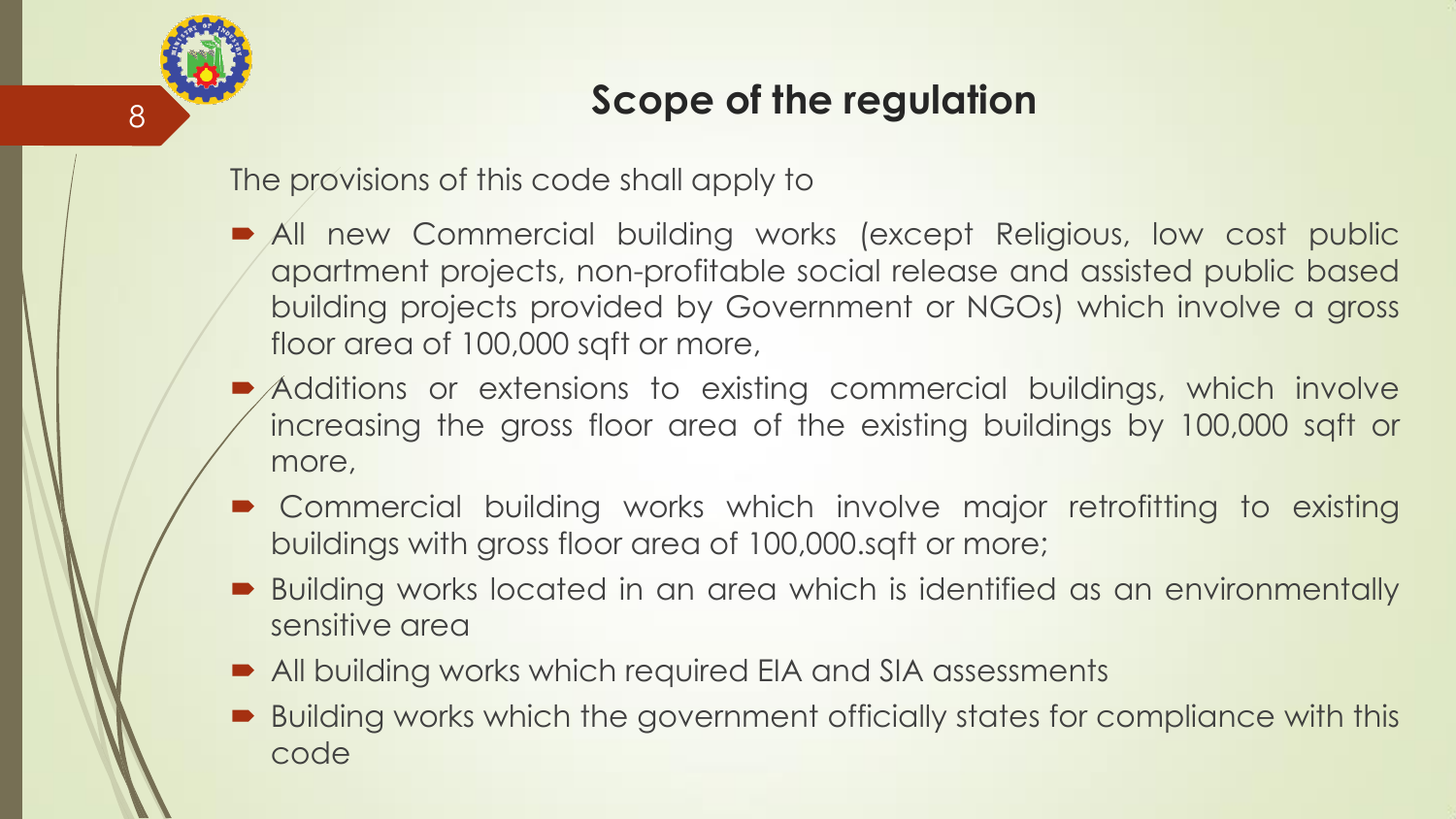# 9

## **2.12.4.1 Energy Efficiency and Renewable Energy**

#### **Building Envelope**

- Resistance to air, water, heat, light, and noise transfer
- To be designed in a way to enhance overall thermal performance of building envelope to minimize heat gain (for Hot regions) thus reducing the overall cooling load requirement

#### **Roof**

 Minimum heat penetration makes significant effect in reducing the temperature of the building (without skylight U value, with skylight RTTV (Roof Thermal Transfer Value)

#### **Natural Ventilation in Common Area (Optional)**

- Natural ventilation, also called passive ventilation
- Common area such as stairs, toilets, lifts, lobby, walkways, passage ways are advised **Lighting**
- Day Light usage, Design Requirement, Type, Lux, etc.
- Energy Management and Control System (EMCS) (Optional)
- Computer-aided control, HVAC system

#### **Renewable Energy (Optional)**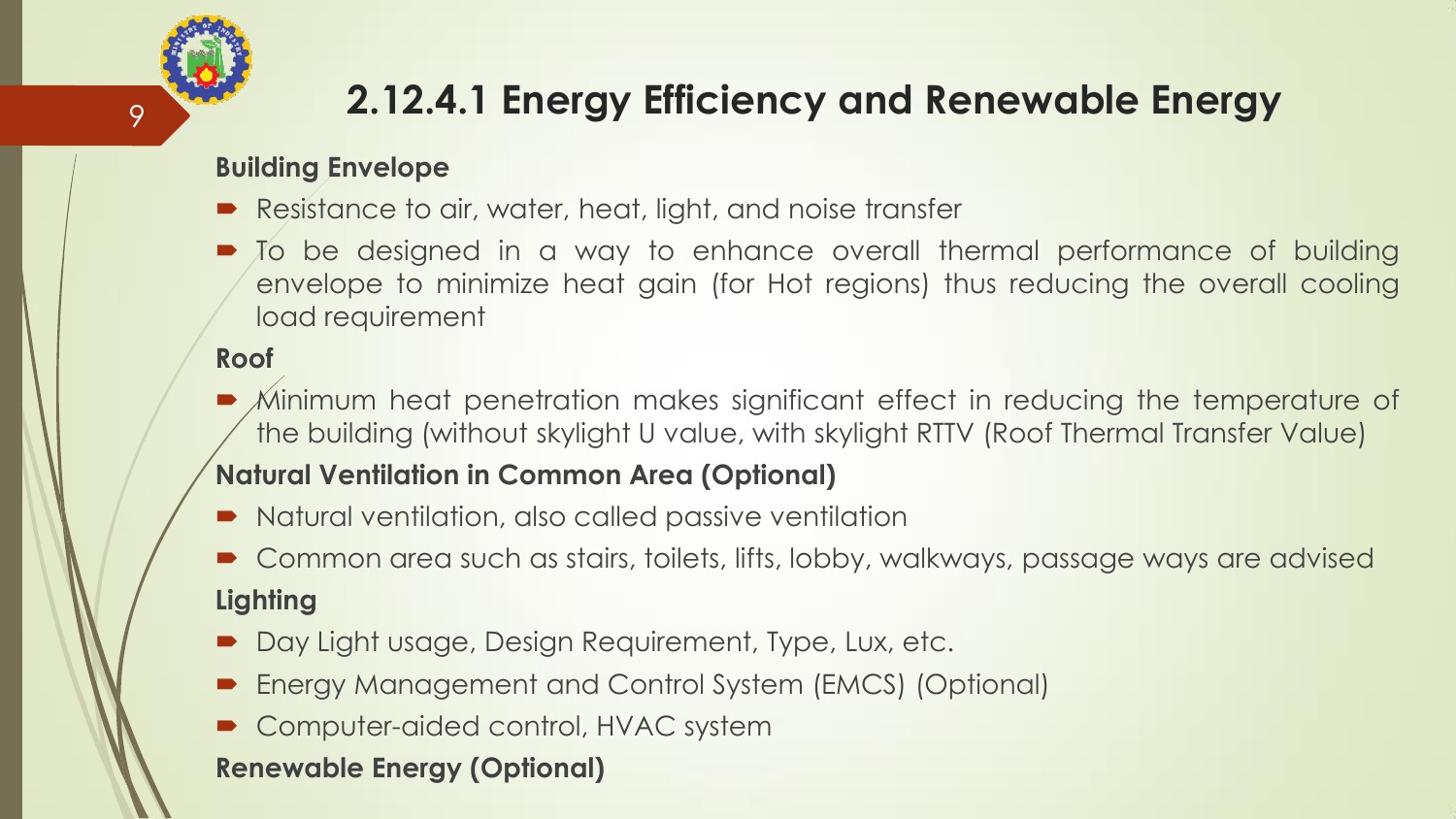

 $\mathbf{z}$ 

## **Judgement Criteria of EE Regulation in Building Sector under Energy Conservation Law Draft,2017**

| Sr.            | <b>Two Categories</b><br>under<br><b>Ministerial</b><br><b>Decree</b> | <b>Objective</b><br><b>Persons</b>               | <b>Obligation</b>                                                                                                                                               | <b>Restriction/ Thresholds</b><br>level<br><b>under Ministerial Decree</b>        |
|----------------|-----------------------------------------------------------------------|--------------------------------------------------|-----------------------------------------------------------------------------------------------------------------------------------------------------------------|-----------------------------------------------------------------------------------|
| $\mathbf{1}$   | Design and<br>Construction                                            | <b>Building</b><br>Owner                         | <b>Building Design</b><br>• Natural Condition Usage<br>• Heat Insulation (Wall, Roofing)<br>• Lighting & Air Conditioning<br>System<br>• Construction Materials | <b>Total Floor Area</b><br>Eg. 10000 ft2 and above                                |
| $\overline{2}$ | Energy<br>Consumption                                                 | Specified<br><b>Business</b><br><b>Operators</b> | Appoint Energy Manager<br>Reporting System                                                                                                                      | <b>Total Energy</b><br>Consumption<br>Eg. 3,000,000 kWh and<br>above or GJ or Toe |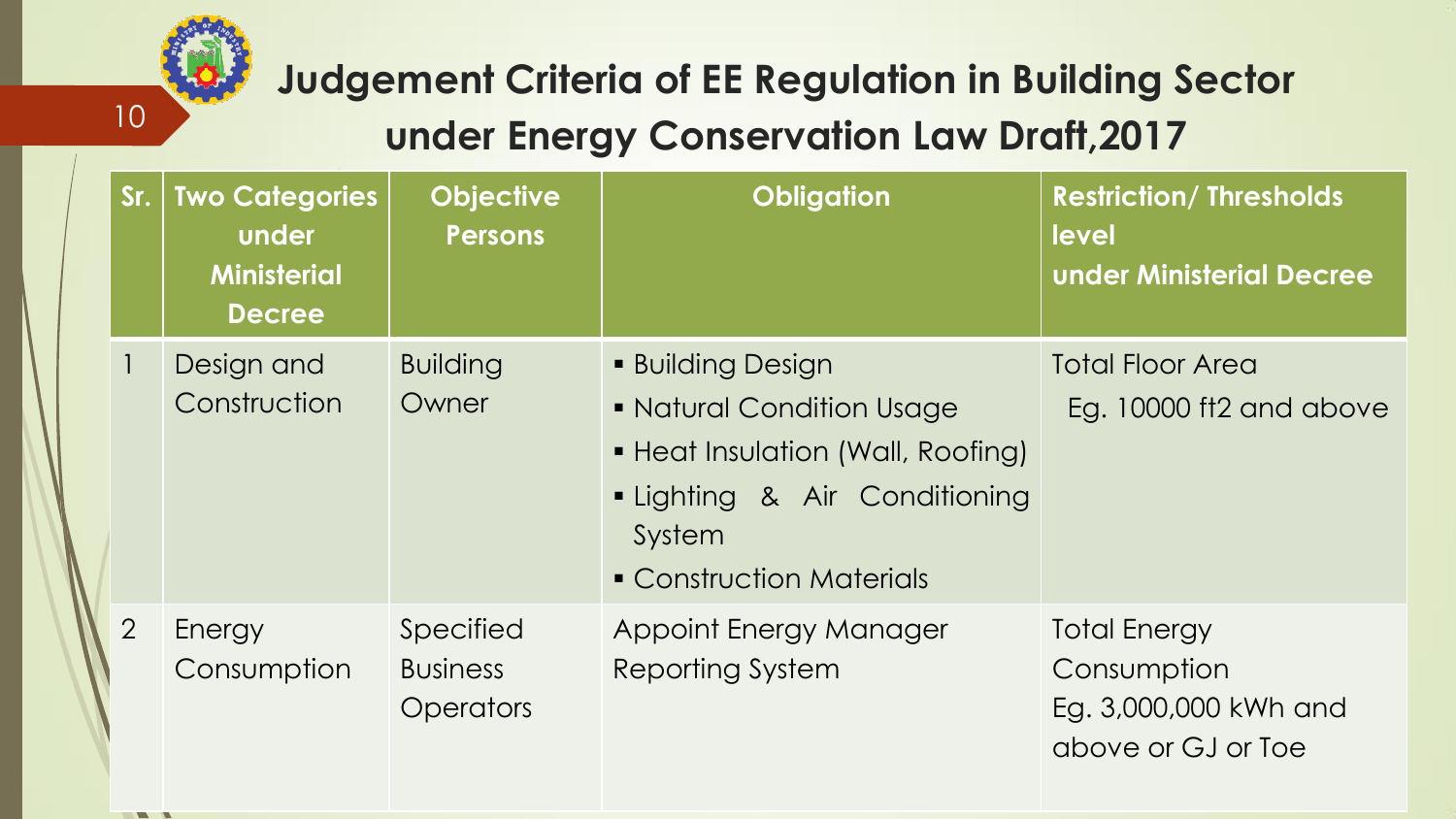**Comparison/ difference between National Building Code and Energy Efficiency Building Guideline, Energy Efficient Building Code** 

|  |                | <b>National Building Code</b>                                                                   |                | <b>Energy Efficient Building Code</b>                                                                                           |
|--|----------------|-------------------------------------------------------------------------------------------------|----------------|---------------------------------------------------------------------------------------------------------------------------------|
|  |                | only on Architectures,<br>Focuses<br><b>Building Design for Energy</b>                          | $\blacksquare$ | Building Design for Energy Saving and<br><b>Natural Condition Usage</b>                                                         |
|  |                | 2 No regulation for<br><b>Energy</b><br>Consumption, energy management<br>(Operational Control) | $\blacksquare$ | Regulation for Energy Consumption,<br>energy management and Operational<br>Control                                              |
|  | $\mathcal{S}$  | Apply only Safety standards                                                                     |                | - Apply Energy Performance standard plus<br>safety                                                                              |
|  | $\overline{4}$ | No technical details for energy<br>performance level and calculation<br>for the appliances      |                | - Technical guideline and calculation detail<br>for the appliances                                                              |
|  |                | 5 Renewable Energy<br>Usage<br>Optional.                                                        |                | is - Renewable or alternative energy or new<br>energy instead of fossil fuel usage must be<br>necessary for green building code |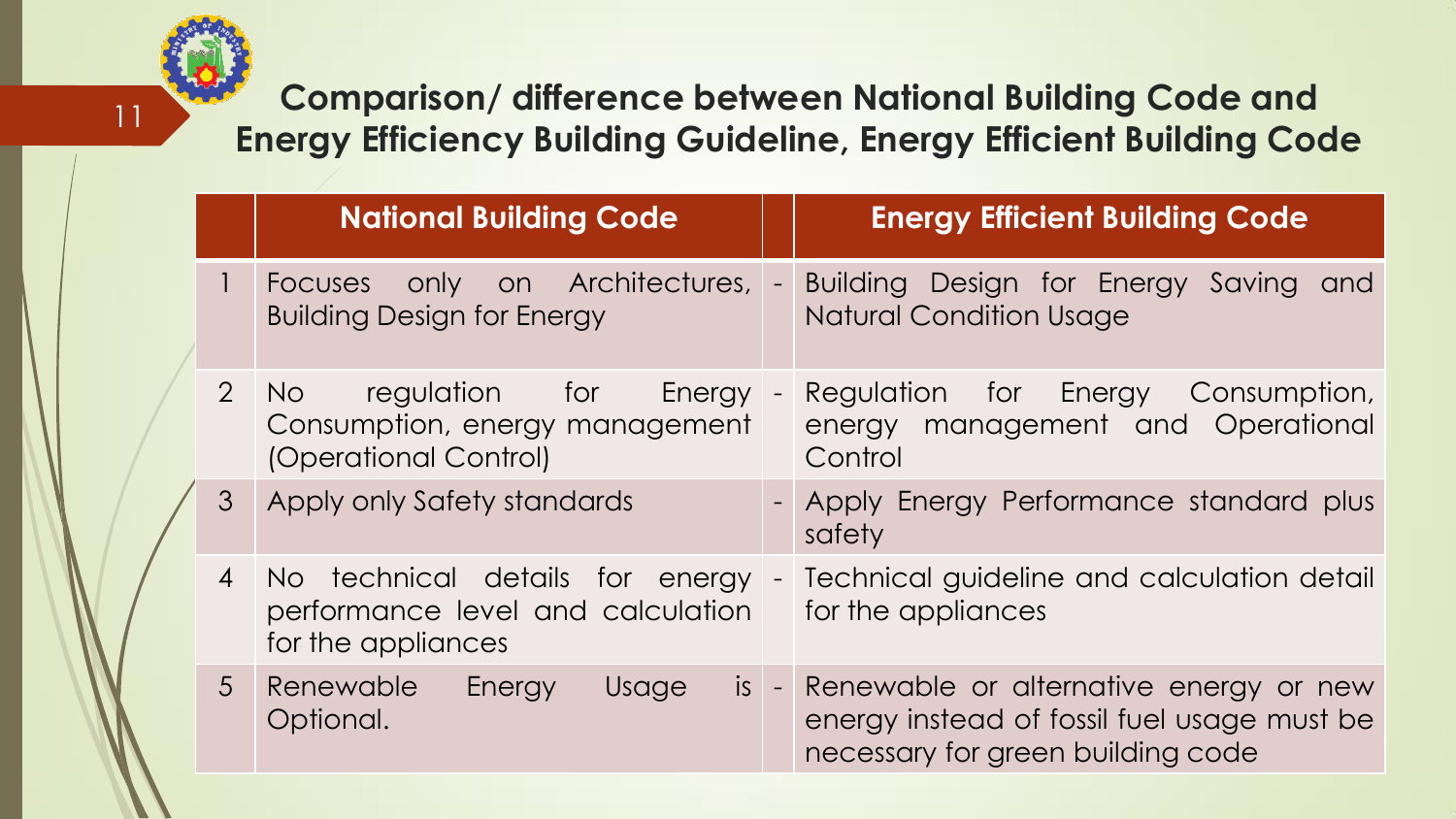

#### **Issues/ Challenges to implement Energy Building Code/ Green Building Code in Myanmar**

- **Regulation or enforcement for energy management in** buildings
- **Lack of practices or awareness for energy efficiency** and conservation
- Practical Trainings have to be provided
- **Financial constraints to afford for green building** construction to comply with the international standards